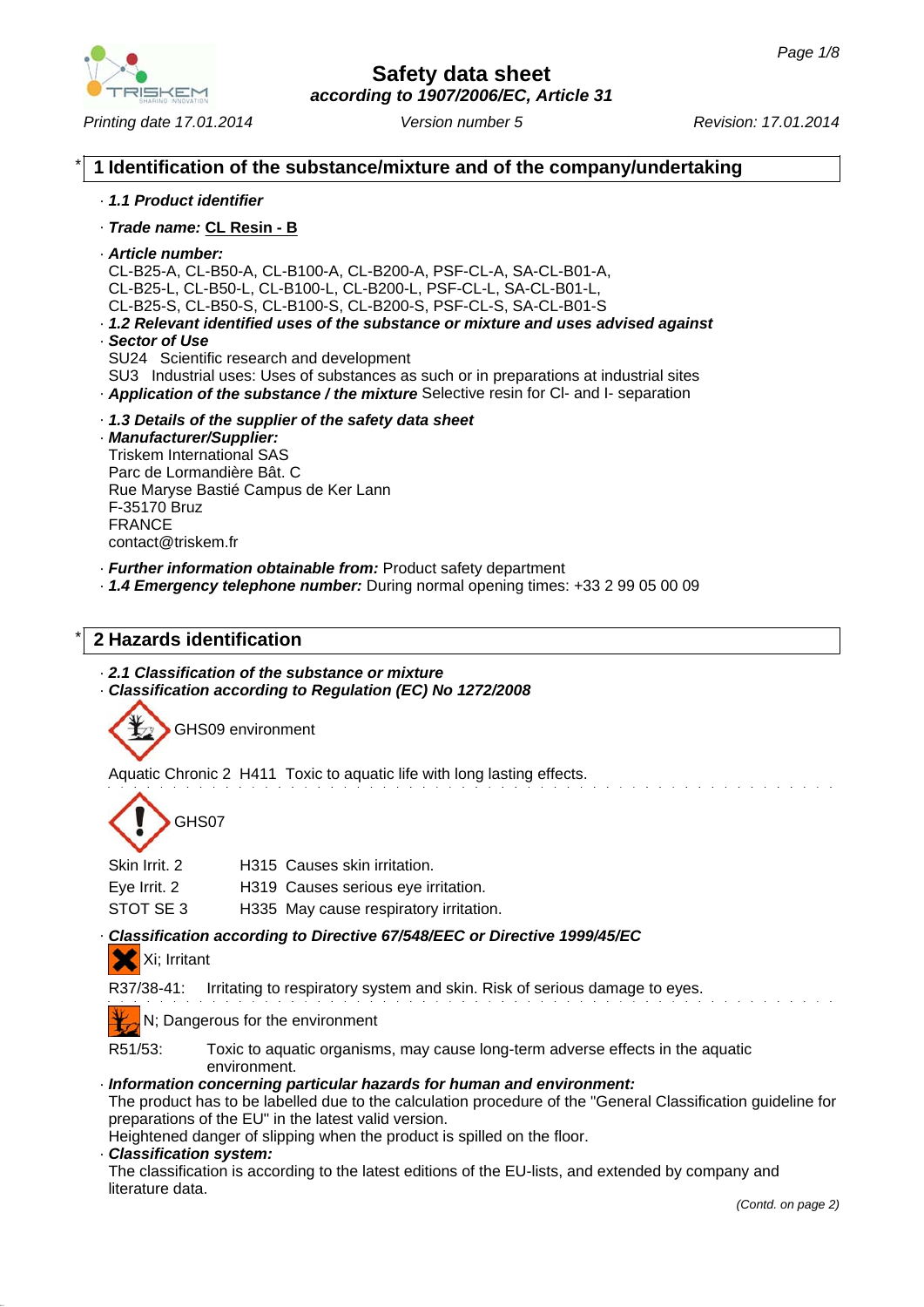## *Trade name:* **CL Resin - B**

· *2.2 Label elements*

· *Labelling according to EU guidelines:* The product has been marked in accordance with EU Directives / respective national laws.

#### · *Code letter and hazard designation of product:*



Xi Irritant N Dangerous for the environment

#### · *Risk phrases:*

37/38 Irritating to respiratory system and skin.

41 Risk of serious damage to eyes.

51/53 Toxic to aquatic organisms, may cause long-term adverse effects in the aquatic environment.

#### · *Safety phrases:*

- 23 Do not breathe gas/fumes/vapour/spray (appropriate wording to be specified by the manufacturer).
- 26 In case of contact with eyes, rinse immediately with plenty of water and seek medical advice.
- 37/39 Wear suitable gloves and eye/face protection.
- 57 Use appropriate container to avoid environmental contamination.
- · *2.3 Other hazards*
- · *Results of PBT and vPvB assessment*
- · *PBT:* Not applicable.
- · *vPvB:* Not applicable.

## \* **3 Composition/information on ingredients**

· *3.2 Chemical characterization: Mixtures*

· *Description:* Mixture of substances listed below with nonhazardous additions.

· *Dangerous components:*

Alcoholic compound **X** Xi R36/38 Acute Tox. 4, H302; Skin Irrit. 2, H315; Eye Irrit. 2, H319 phosphine sulfide based compound  $\times$  Xi R38-41;  $\frac{1}{2}$  N R50/53  $\overline{\diamondsuit}$  Eve Dam. 1, H318;  $\diamondsuit$  Aquatic Acute 1, H400; Aquatic Chronic 1, H410;  $\diamondsuit$  Skin Irrit. 2, H315 Alkane compound Xn R20-65 R66 **Asp. Tox. 1, H304; Acute Tox. 4, H332** Acrylic copolymer Xi R36/37/38

- Skin Irrit. 2, H315; Eye Irrit. 2, H319; STOT SE 3, H335
- · *Additional information:* For the wording of the listed risk phrases refer to section 16.

## **4 First aid measures**

#### · *4.1 Description of first aid measures*

· *After inhalation:* In case of unconsciousness place patient stably in side position for transportation.

- · *After skin contact:* Immediately wash with water and soap and rinse thoroughly.
- · *After eye contact:* Rinse opened eye for several minutes under running water. Then consult a doctor.
- · *After swallowing:* If symptoms persist consult doctor.



*Printing date 17.01.2014 Revision: 17.01.2014 Version number 5*

*(Contd. of page 1)*

50-100%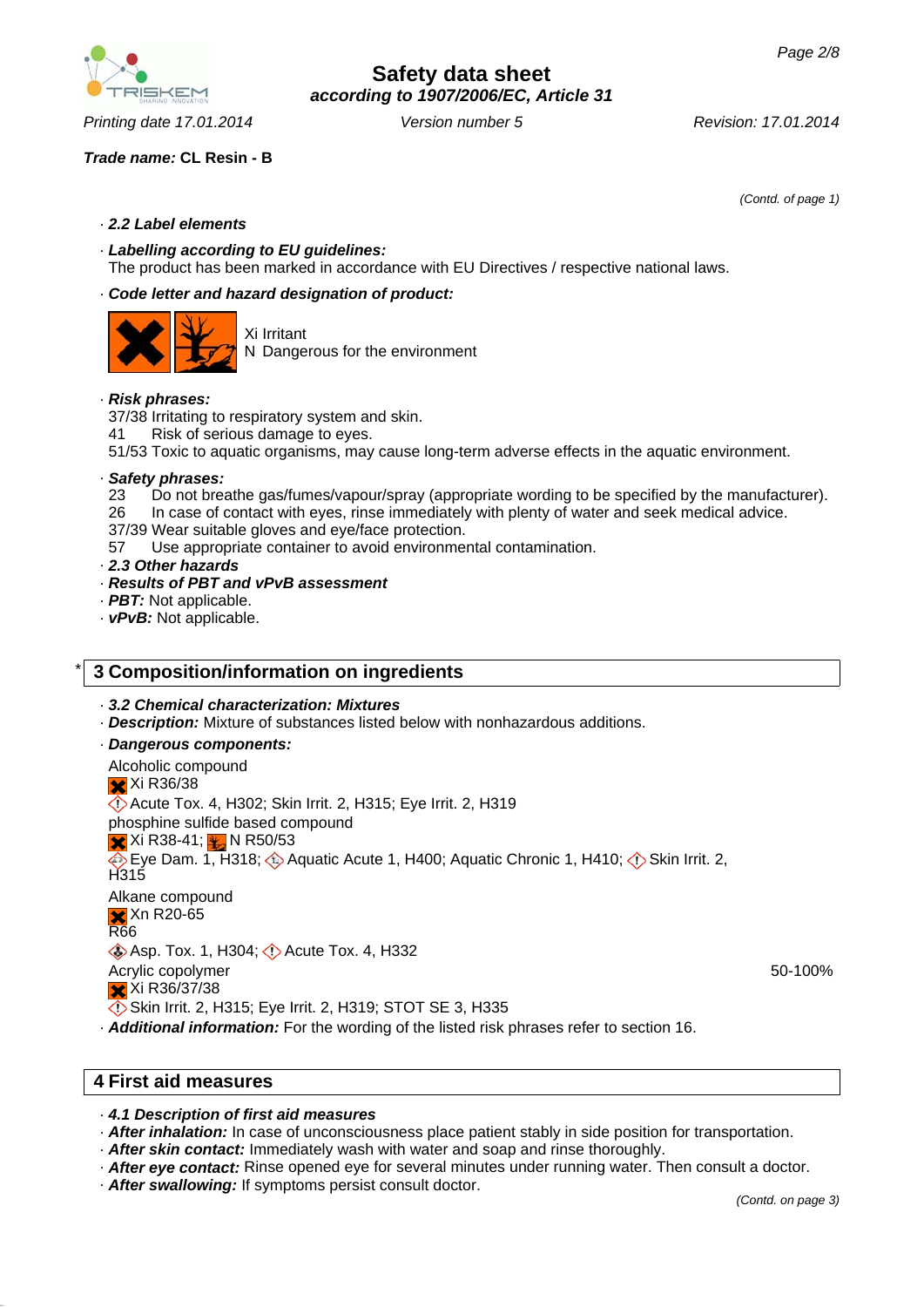

*Trade name:* **CL Resin - B**

*(Contd. of page 2)*

- · *4.2 Most important symptoms and effects, both acute and delayed* No further relevant information available.
- · *4.3 Indication of any immediate medical attention and special treatment needed* No further relevant information available.

## **5 Firefighting measures**

- · *5.1 Extinguishing media*
- · *Suitable extinguishing agents:*
- CO2, powder or water spray. Fight larger fires with water spray or alcohol resistant foam.
- · *5.2 Special hazards arising from the substance or mixture* No further relevant information available.
- · *5.3 Advice for firefighters*
- · *Protective equipment:* Wear self-contained respiratory protective device. Wear fully protective suit.

## **6 Accidental release measures**

- · *6.1 Personal precautions, protective equipment and emergency procedures* Particular danger of slipping on leaked/spilled product.
- · *6.2 Environmental precautions:* Inform respective authorities in case of seepage into water course or sewage system. Do not allow to enter sewers/ surface or ground water.
- · *6.3 Methods and material for containment and cleaning up:* Ensure adequate ventilation. Absorb liquid components with liquid-binding material. Pick up mechanically.
- · *6.4 Reference to other sections* See Section 7 for information on safe handling. See Section 8 for information on personal protection equipment. See Section 13 for disposal information.

## \* **7 Handling and storage**

#### · *7.1 Precautions for safe handling*

Ensure good ventilation/exhaustion at the workplace. Provide suction extractors if dust is formed.

· *Information about fire - and explosion protection:* No special measures required.

#### · *7.2 Conditions for safe storage, including any incompatibilities*

- · *Storage:*
- · *Requirements to be met by storerooms and receptacles:* No special requirements.
- · *Information about storage in one common storage facility:* Not required.
- · *Further information about storage conditions:* Keep container tightly sealed. Protect from exposure to the light.
- · *7.3 Specific end use(s)* When the resin is to be packed in column, it is advised to let it wet in a 0.01M-0.1M HNO3 solution for at least 1h before use. Advised temperature of use: 20-25 °C

*(Contd. on page 4)*



*Printing date 17.01.2014 Revision: 17.01.2014 Version number 5*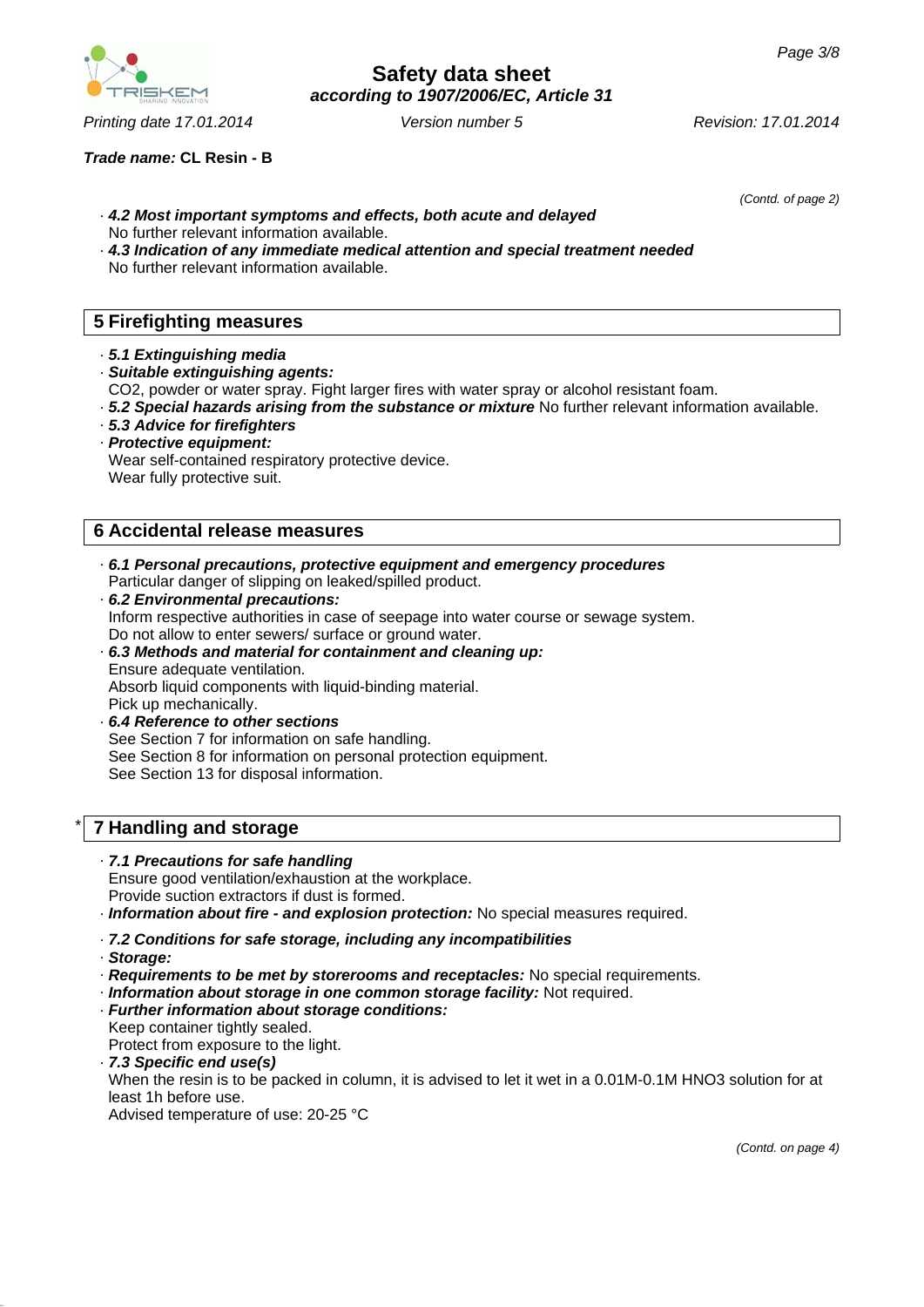

*Printing date 17.01.2014 Revision: 17.01.2014 Version number 5*

## **Safety data sheet** *according to 1907/2006/EC, Article 31*

*Trade name:* **CL Resin - B**

*(Contd. of page 3)*

## **8 Exposure controls/personal protection**

- · *Additional information about design of technical facilities:* No further data; see item 7.
- · *8.1 Control parameters*
- · *Ingredients with limit values that require monitoring at the workplace:*

The product does not contain any relevant quantities of materials with critical values that have to be monitored at the workplace.

- · *Additional information:* The lists valid during the making were used as basis.
- · *8.2 Exposure controls*
- · *Personal protective equipment:*
- · *General protective and hygienic measures:* Immediately remove all soiled and contaminated clothing Wash hands before breaks and at the end of work. Avoid contact with the skin. Avoid contact with the eyes and skin. Do not eat, drink, smoke or sniff while working.
- · *Respiratory protection:* Suitable respiratory protective device recommended.
- · *Protection of hands:*



Protective gloves

The glove material has to be impermeable and resistant to the product/ the substance/ the preparation. Selection of the glove material on consideration of the penetration times, rates of diffusion and the degradation

· *Material of gloves*

The selection of the suitable gloves does not only depend on the material, but also on further marks of quality and varies from manufacturer to manufacturer.

· *Penetration time of glove material*

The exact break through time has to be found out by the manufacturer of the protective gloves and has to be observed.

· *Eye protection:*



Safety glasses

## \* **9 Physical and chemical properties**

- · *9.1 Information on basic physical and chemical properties*
- · *General Information*
- · *Appearance: Form:* Powder *Colour:* White · **Odour threshold:** Not determined.
- 
- · *Change in condition Melting point/Melting range:* Undetermined. *Boiling point/Boiling range:* Undetermined.
- 
- · *Odour:* Characteristic · *pH-value:* Not applicable.
- · **Flash point:** Not applicable.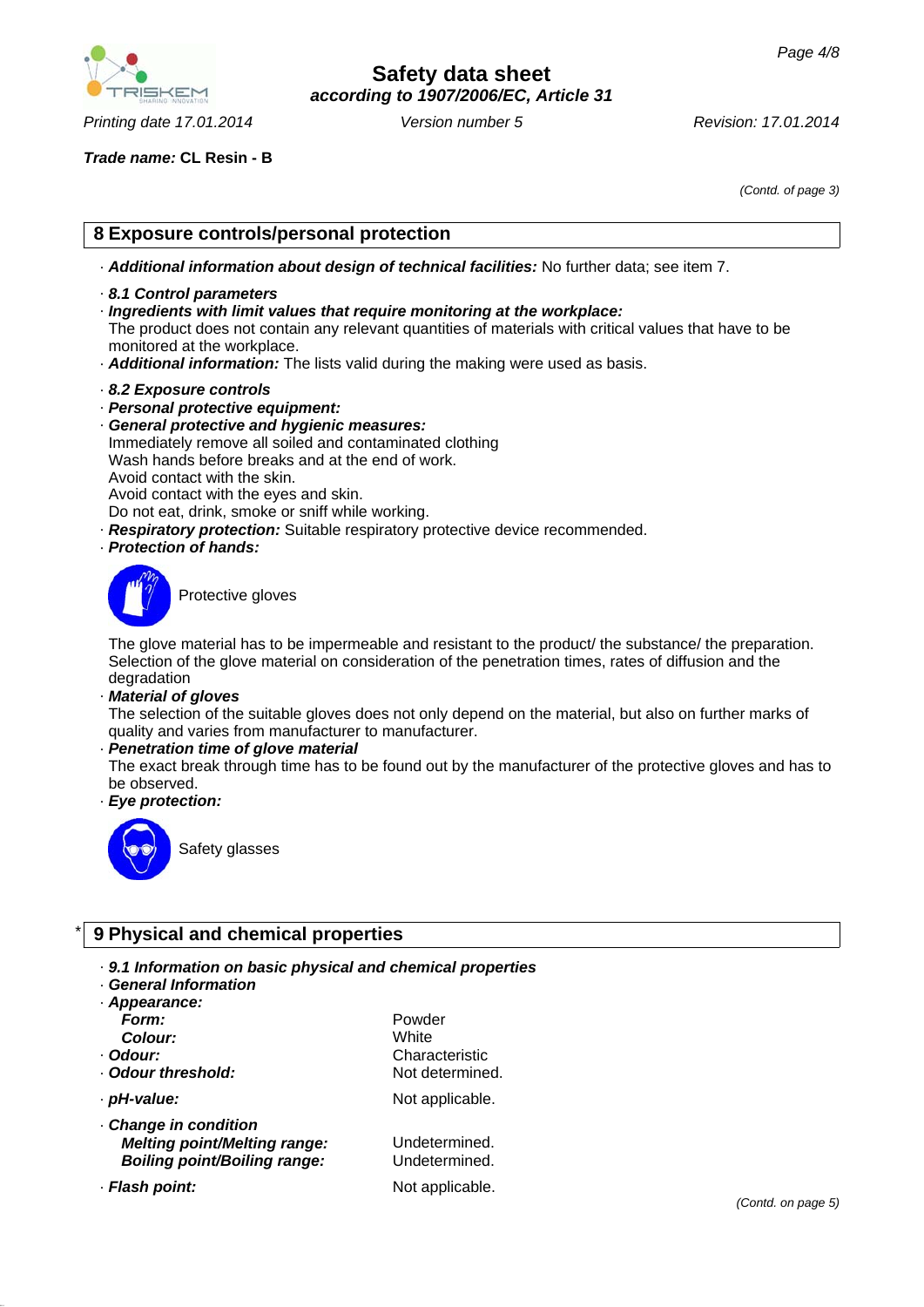

*Printing date 17.01.2014 Revision: 17.01.2014 Version number 5*

#### *Trade name:* **CL Resin - B**

*(Contd. of page 4)*

| · Flammability (solid, gaseous):                                                    | Not determined.                                                                   |  |
|-------------------------------------------------------------------------------------|-----------------------------------------------------------------------------------|--|
| · Ignition temperature:                                                             | 200 °C                                                                            |  |
| · Decomposition temperature:                                                        | Not determined.                                                                   |  |
| · Self-igniting:                                                                    | Product is not selfigniting.                                                      |  |
| · Danger of explosion:                                                              | Product does not present an explosion hazard.                                     |  |
| · Explosion limits:<br>Lower:<br><b>Upper:</b>                                      | $0.8$ Vol %<br>Not determined.                                                    |  |
| · Vapour pressure:                                                                  | Not applicable.                                                                   |  |
| ⋅ Density at 20 °C:<br>· Relative density<br>· Vapour density<br>· Evaporation rate | $0.35$ g/cm <sup>3</sup><br>Not determined.<br>Not applicable.<br>Not applicable. |  |
| · Solubility in / Miscibility with<br>water:<br>· Particle size                     | Insoluble.<br>A: 100-150 µm<br>$S: 50-100 \mu m$<br>L: $150-300 \mu m$            |  |
| · Partition coefficient (n-octanol/water): Not determined.                          |                                                                                   |  |
| · Viscosity:<br>Dynamic:<br>Kinematic:<br><b>Organic solvents:</b>                  | Not applicable.<br>Not applicable.<br>0.0%                                        |  |
| Solids content:<br>. 9.2 Other information                                          | 100.0%<br>No further relevant information available.                              |  |

# **10 Stability and reactivity**

| · 10.1 Reactivity |  |
|-------------------|--|
|-------------------|--|

- · *10.2 Chemical stability*
- · *Thermal decomposition / conditions to be avoided:*
- No decomposition if used according to specifications.
- · *10.3 Possibility of hazardous reactions* Reacts with strong oxidizing agents. Reacts with flammable substances.
- Toxic fumes may be released if heated above the decomposition point.
- · *10.4 Conditions to avoid* No further relevant information available.
- · *10.5 Incompatible materials:* No further relevant information available.
- · *10.6 Hazardous decomposition products:*

Phosphorus compounds Carbon monoxide and carbon dioxide Sulphur oxides (SOx) Nitrogen oxides (NOx)

*(Contd. on page 6)*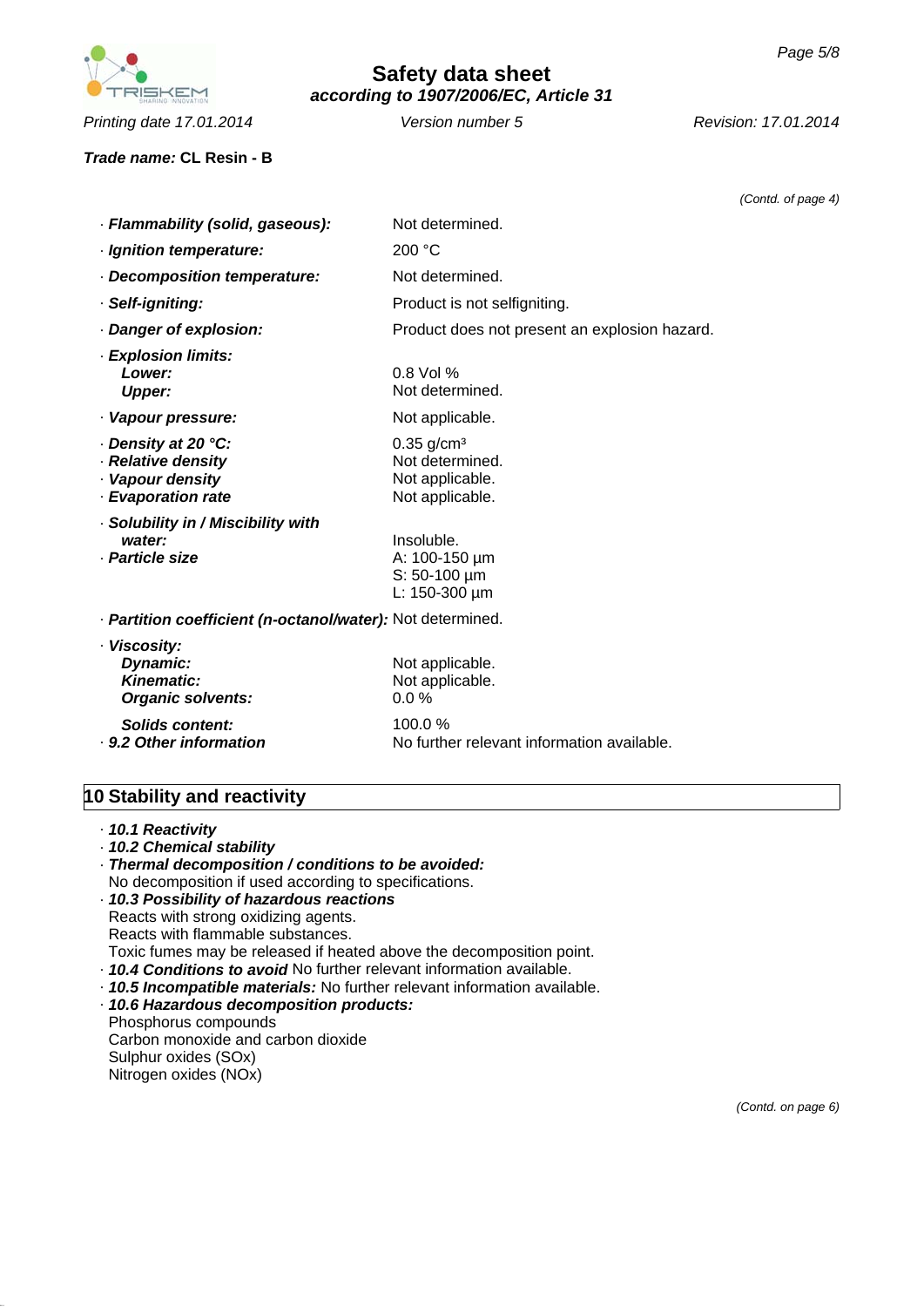

*Printing date 17.01.2014 Revision: 17.01.2014 Version number 5*

# **Safety data sheet** *according to 1907/2006/EC, Article 31*

*Trade name:* **CL Resin - B**

*(Contd. of page 5)*

## **11 Toxicological information**

· *11.1 Information on toxicological effects*

- · *Acute toxicity:*
- · *LD/LC50 values relevant for classification:*

#### **Acrylic copolymer**

| Oral   | LD50 | >5000 mg/kg (rat)    |
|--------|------|----------------------|
| Dermal | LD50 | >5000 mg/kg (rabbit) |

#### **Phosphine sulfide compound**

| Oral                                 | LD50     | $>10000$ mg/kg (rat)  |
|--------------------------------------|----------|-----------------------|
| Dermal                               | LD50     | >10000 mg/kg (rabbit) |
| the design of the state of the state | 1.050141 | <b>00. 1</b> $1.1$    |

Inhalative LC50/4 h >20 mg/l (rat)

#### · *Primary irritant effect:*

- · *on the skin:* Irritant to skin and mucous membranes.
- · *on the eye:* Strong irritant with the danger of severe eye injury.
- · *Sensitization:* No sensitizing effects known.
- · *Additional toxicological information:*

The product shows the following dangers according to the calculation method of the General EU Classification Guidelines for Preparations as issued in the latest version: Irritant

## **12 Ecological information**

- · *12.1 Toxicity*
- · *Aquatic toxicity:* No further relevant information available.
- · *12.2 Persistence and degradability* No further relevant information available.
- · *12.3 Bioaccumulative potential* No further relevant information available.
- · *12.4 Mobility in soil* No further relevant information available.
- · *Ecotoxical effects:*
- · *Remark:* Toxic for fish
- · *Additional ecological information:*
- · *General notes:*

Water hazard class 2 (German Regulation) (Self-assessment): hazardous for water Do not allow product to reach ground water, water course or sewage system. Danger to drinking water if even small quantities leak into the ground. Also poisonous for fish and plankton in water bodies.

Toxic for aquatic organisms

- · *12.5 Results of PBT and vPvB assessment*
- · *PBT:* Not applicable.
- · *vPvB:* Not applicable.
- · *12.6 Other adverse effects* No further relevant information available.

## **13 Disposal considerations**

- · *13.1 Waste treatment methods*
- · *Recommendation*

Must not be disposed together with household garbage. Do not allow product to reach sewage system.

- · *Uncleaned packaging:*
- · *Recommendation:* Disposal must be made according to official regulations.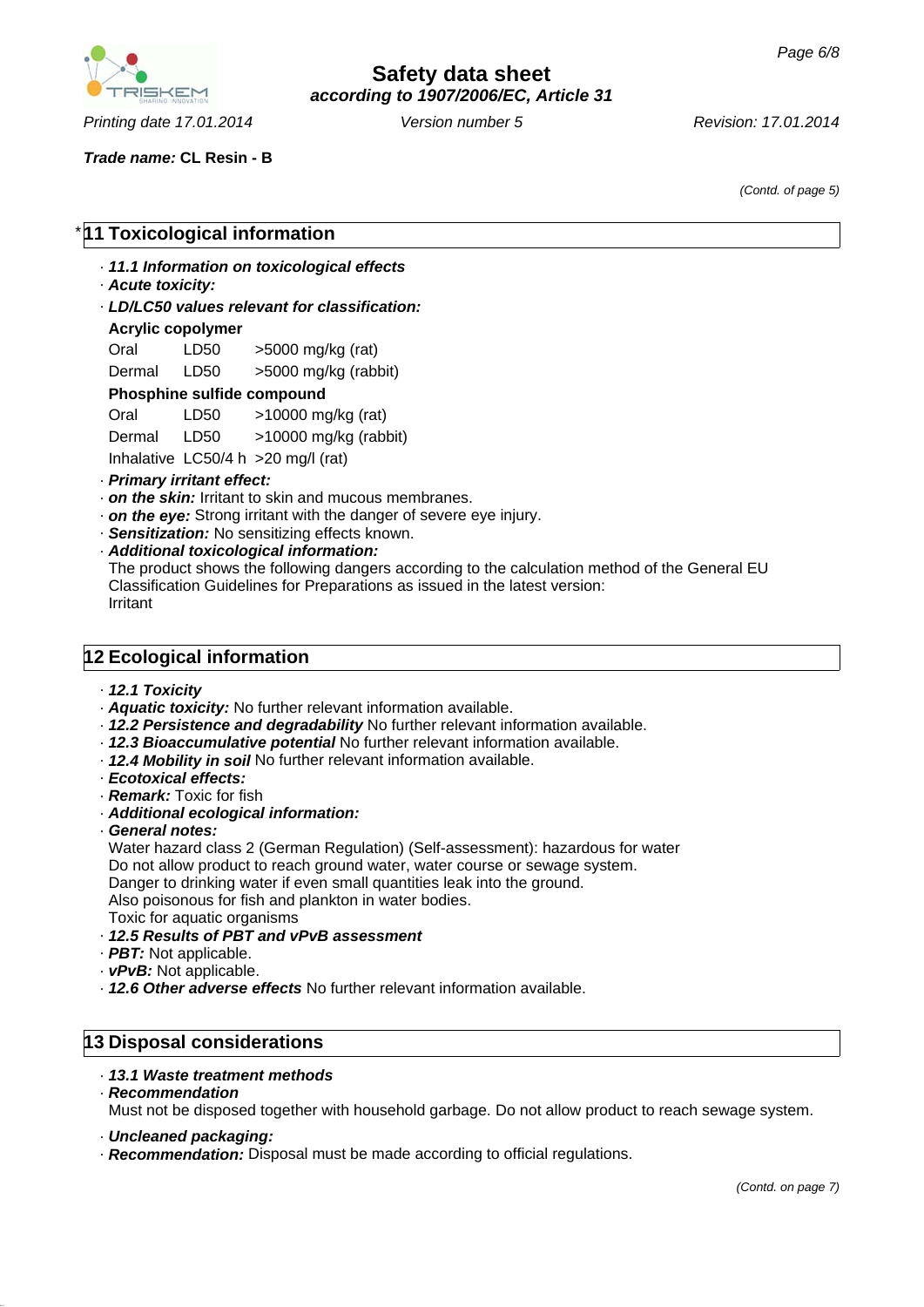

*according to 1907/2006/EC, Article 31*

**Safety data sheet**

*Printing date 17.01.2014 Revision: 17.01.2014 Version number 5*

*Trade name:* **CL Resin - B**

*(Contd. of page 6)*

## **14 Transport information** · *14.1 UN-Number* · *ADR, IMDG, IATA* UN3077  $\cdot$  14.2 UN proper shipping name · *ADR* 3077 ENVIRONMENTALLY HAZARDOUS SUBSTANCE, SOLID, N.O.S. (Phosphine oxyde compound) · *IMDG* ENVIRONMENTALLY HAZARDOUS SUBSTANCE, SOLID, N.O.S. (Phosphine sulfide compound), MARINE POLLUTANT · *IATA* ENVIRONMENTALLY HAZARDOUS SUBSTANCE, SOLID, N.O.S. (Phosphine sulfide compound mixture) · *14.3 Transport hazard class(es)* · *ADR, IMDG, IATA* · *Class* 9 Miscellaneous dangerous substances and articles. · *Label* 9 · *14.4 Packing group* - · *ADR, IMDG, IATA* III · **14.5 Environmental hazards:** Product contains environmentally hazardous substances: Dérivé de sulfure de phosphine · *Marine pollutant:* Yes Symbol (fish and tree) · **Special marking (ADR):** Symbol (fish and tree) · **Special marking (IATA):** Symbol (fish and tree) · *14.6 Special precautions for user* Warning: Miscellaneous dangerous substances and articles. · *Danger code (Kemler):* 90 · EMS Number: · *14.7 Transport in bulk according to Annex II of MARPOL73/78 and the IBC Code* Not applicable. · *Transport/Additional information:* · *ADR* · *Limited quantities (LQ)* 5 kg · *Transport category* 3 · *Tunnel restriction code* E · *UN "Model Regulation":* UN3077, ENVIRONMENTALLY HAZARDOUS SUBSTANCE, SOLID, N.O.S. (Phosphine oxyde compound), 9, III

## **15 Regulatory information**

· *15.2 Chemical safety assessment:* A Chemical Safety Assessment has not been carried out.

## **16 Other information**

This information is based on our present knowledge. However, this shall not constitute a guarantee for any specific product features and shall not establish a legally valid contractual relationship.